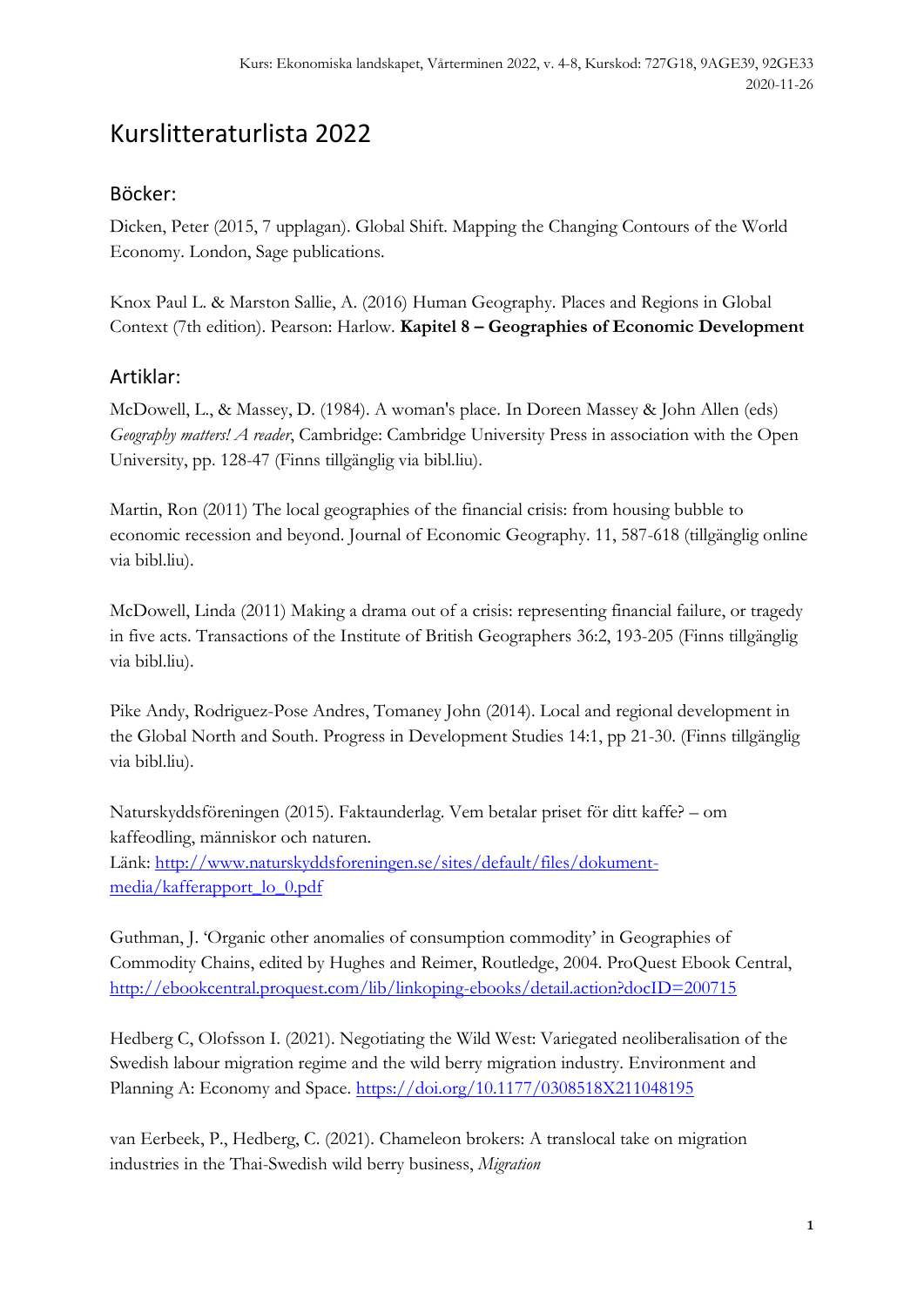*Studies*, [https://doi.org/10.1093/migration/mnab030](https://eur01.safelinks.protection.outlook.com/?url=https%3A%2F%2Fdoi.org%2F10.1093%2Fmigration%2Fmnab030&data=04%7C01%7Cdesiree.enlund%40liu.se%7C08520376f9c14dfcac8e08d9b0c2e91a%7C913f18ec7f264c5fa816784fe9a58edd%7C0%7C0%7C637735173441470832%7CUnknown%7CTWFpbGZsb3d8eyJWIjoiMC4wLjAwMDAiLCJQIjoiV2luMzIiLCJBTiI6Ik1haWwiLCJXVCI6Mn0%3D%7C3000&sdata=sWOVZZJ%2FGRQzEZhXsNoQBovitRwATIMrusaoyDnZqwo%3D&reserved=0)

Tollefsen, A., Hedberg, C., Eriksson, M., & Axelsson, L. (2020). Changing labour standards and 'subordinated inclusion': Thai migrant workers in the Swedish forest berry industry. In: Rye, J. F., & O'Reilly, K. (Eds.), (2020) International Labour Migration to Europe's Rural Regions. International Labour Migration to Europe's Rural Regions (pp. 121–137). London: Routledge. [https://library.oapen.org/bitstream/handle/20.500.12657/42095/9781000223897.pdf?sequence](https://library.oapen.org/bitstream/handle/20.500.12657/42095/9781000223897.pdf?sequence=1#page=138)  $=1#page=138$ 

**International Encyclopedia of Human Geography** (artiklar under ekonomisk geografi, tillgängliga via bibl.liu). Följande artiklar under ekonomisk geografi ingår i kurslitteraturen:

Aguilar A.G & Camuzano E.P (2009) "Informal sector" in Kitchin R. & Thrift N. (ed.) *International Encyclopedia of Human Geography.* Elsevier: Oxford. (tillgänglig online via bibl.liu).

Barnes, T.J. (2009) "Economic Geography", Kitchin R. & Thrift N. (ed.) *International Encyclopedia of Human Geography.* Elsevier: Oxford. (tillgänglig online via bibl.liu).

Benner, C. "Labor Flexibility". Kitchin R. & Thrift N. (ed.) *International Encyclopedia of Human Geography.* Elsevier: Oxford. (tillgänglig online via bibl.liu).

Currah.A. (2009). "Creativity". Kitchin R. & Thrift N. (ed.) *International Encyclopedia of Human Geography.* Elsevier: Oxford. (tillgänglig online via bibl.liu).

Falconbridge J.R. and Hall S. "Economics and Human Geography", Kitchin R. & Thrift N. (ed.) *International Encyclopedia of Human Geography.* Elsevier: Oxford. (tillgänglig online via bibl.liu).

Hassler, M. (2009) "Commodity Chains", Kitchin R. & Thrift N. (ed.) *International Encyclopedia of Human Geography.* Elsevier: Oxford. (tillgänglig online via bibl.liu).

Kerr. A, O.S.O.S, Rain. "Knowledge Economy", Kitchin R. & Thrift N. (ed.) *International Encyclopedia of Human Geography.* Elsevier: Oxford. (tillgänglig online via bibl.liu).

Koh, Sin Yee, "Inequality" in International Encyclopedia of Human Geography (Second Edition), Editor(s): Audrey Kobayashi, Elsevier, 2020, (tillgänglig online via bibl.liu).

Leslie, D. (2009) "Consumption", Kitchin R. & Thrift N. (ed.) *International Encyclopedia of Human Geography.* Elsevier: Oxford. (tillgänglig online via bibl. liu).

Pollard, J. (2009) "Feminism and Work", Kitchin R. & Thrift N. (ed.) *International Encyclopedia of Human Geography.* Elsevier: Oxford. (tillgänglig online via bibl.liu).